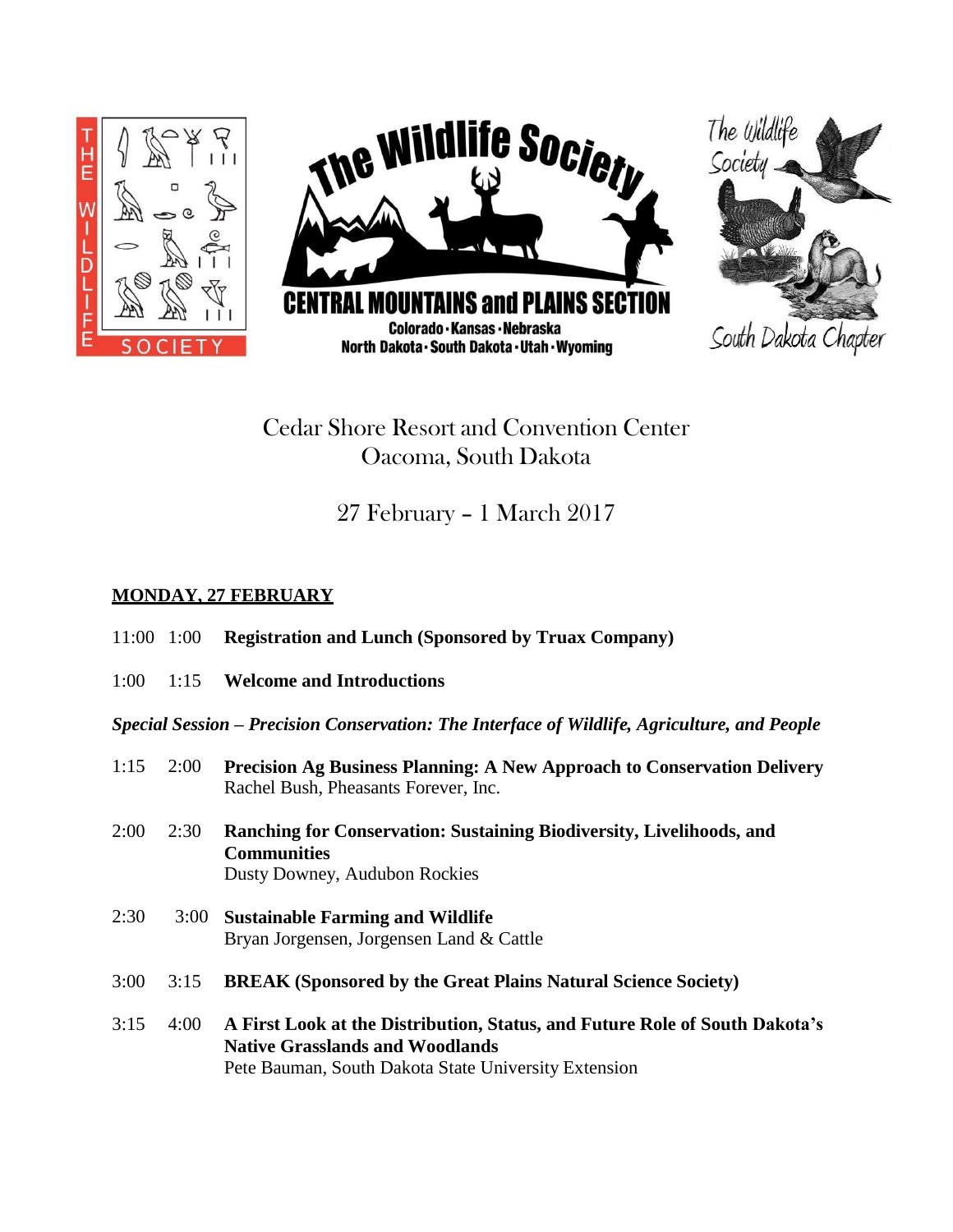- 4:00 5:00 **What Nature is Worth: An Anthropological Inquiry** Fredrick Errington, Trinity College, and Deborah Gwertz, Amherst University
- 5:00 5:30 **Social**
	- 5:30 **Supper**
	- 6:30 **Fundraising Auction**
- 8:00 10:00 **Social**

#### **TUESDAY, 28 FEBRUARY**

- 8:00 8:30 **Committee Meetings** (this is scheduled time to allow for standing and special committees to meet, if desired)
- 8:30 10:00 **South Dakota TWS Annual Chapter Business Meeting**
- 10:00 10:15 **BREAK (Rolls and Coffee)**
- 10:15 12:00 **Central Mountains and Plains Section Annual Business Meeting**
- 12:00 1:00 **Luncheon**
- 1:00 1:20 **Highlights from the Second South Dakota Breeding Bird Atlas** Eileen Dowd-Stukel, South Dakota Department of Game, Fish and Parks, and Nancy Drilling, Bird Conservancy of the Rockies
- 1:20 1:40 **Breeding Biology of Northern Saw-whet Owls (***Aegolius acadicus***) in Northwestern South Dakota** Nancy Drilling and Charlie Miller, Bird Conservancy of the Rockies
- 1:40 2:00 **Working Lands Habitat on Saline Soils: New Programs and Partnerships on Marginal Acres** Sam Fryman, Pheasants Forever, Inc.
- 2:00 2:20 **Using Technology to Guide Deer Management Decisions in South Dakota** Andy Lindbloom and Kevin Robling, South Dakota Department of Game, Fish and Parks
- 2:20 2:50 **Ungulate Migrations in Wyoming: Incorporating New Science into Wildlife Policy and Management** Bob Lanka, CMPS Representative to The Wildlife Society Council, and Wyoming Game and Fish Department
- 2:50 3:20 **BREAK (Sponsored by North Dakota Natural Science Society)**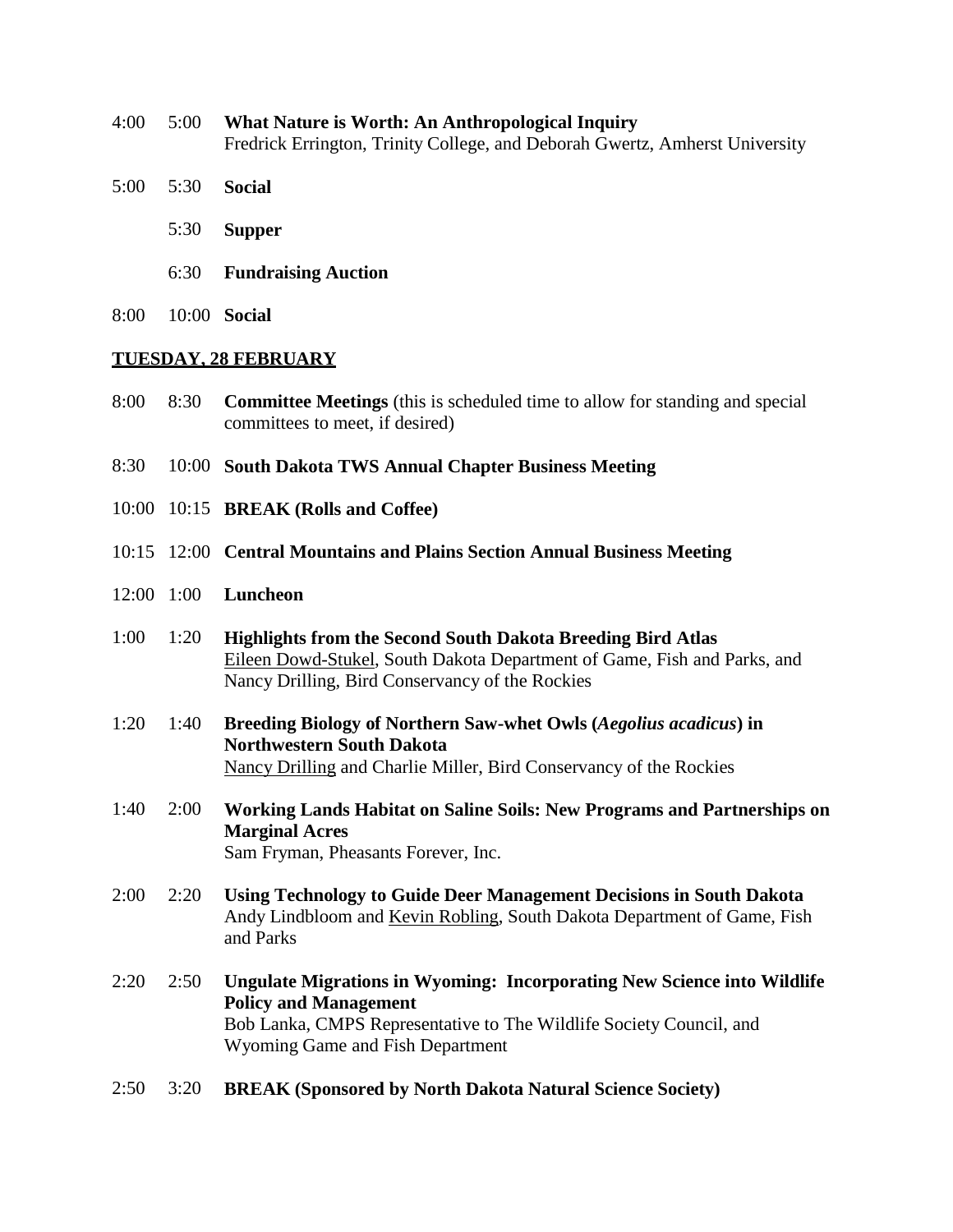## *Session One – Contributed Papers*

- 3:20 3:40 **Prevalence of** *Yersinia pestis* **from Small Mammal Fleas in Lower Brule, SD: Comparisons to Host Blood using Lateral Flow Tests for the Presence of F1 Antibodies** Lauren P. Maestas and Hugh B. Britten, University of South Dakota
- 3:40 4:00 **Decoding the Historical Echos and the Invisible Metrics of the Fall Flights of Wild Ducks** Kenneth F. Higgins, Retired, U.S. Geological Survey, South Dakota Cooperative Fish and Wildlife Research Unit
- 5:00 6:00 **Social**
- 6:00 7:00 **Supper**
- 7:00 8:00 **Keynote Speaker – "Agriculture and its Externalities: Irony and Paradox"** Dr. Barry Dunn, President of South Dakota State University



8:00 8:30 **Award Presentations**

## **WEDNESDAY, 1 MARCH**

## *Session Two – Contributed Papers*

- 8:00 8:20 **Distribution and Habitat Selection of Swift Fox (***Vulpes velox***) in the Northern Great Plains** Emily L. Mitchell, Tammy L. Wilson, Donelle Schwalm, and Jonathan A. Jenks, South Dakota State University
- 8:20 8:40 **The Hazards of Disease: Strain-Specific Consequences of** *Mycoplasma ovipneumoniae* **Bighorn Sheep Epidemics** Brandi L. Felts, Daniel P. Walsh, E. Frances Cassirer, Thomas E. Besser, and Jonathan A. Jenks, South Dakota State University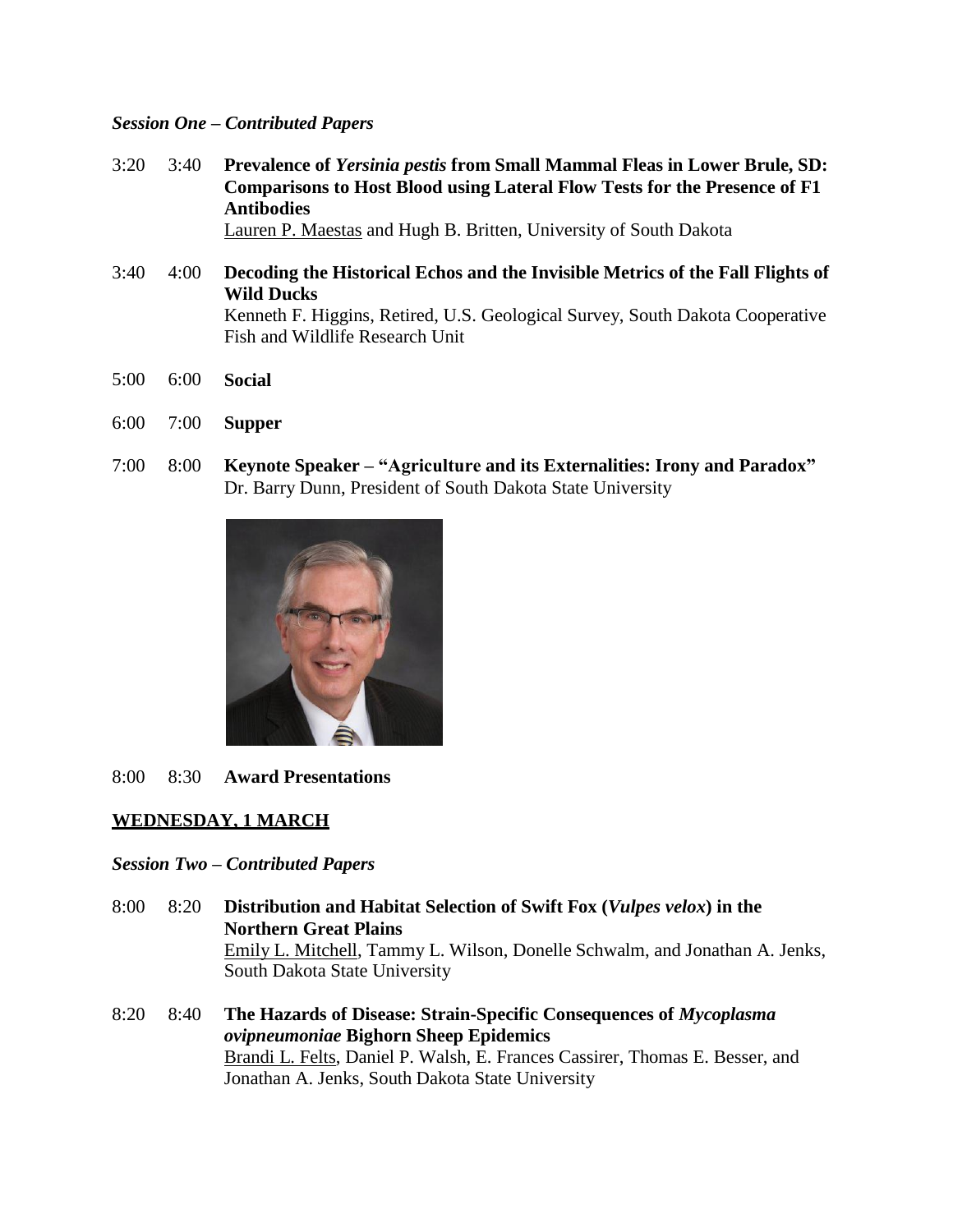- 8:40 9:00 **Brood Rearing Resource Selection of Greater Sage-Grouse on the Eastern Fringe of Their Range** Lindsey Bischoff and Jonathan Jenks, South Dakota State University, Andrew Gregory, Bowling Green, and Travis Runia, South Dakota Department of Game, Fish and Parks
- 9:00 9:30 **Evaluation of Gamebird Production in Roundup© Ready Alfalfa used for Seedbed Preparation during Perennial Grassland Conversion on State Game Production Areas in Eastern South Dakota** Neal Martorelli, South Dakota State University, and Joshua Stafford, U.S. Geological Survey, South Dakota Cooperative Fish and Wildlife Research Unit
- 9:30 9:40 **BREAK**
- 9:40 10:00 **Abbey Grasslands: Rebuilding and Ark from the Ground Up** Tracy Rosenberg, Sisseton Wahpeton College
- 10:00 10:20 **Effects of Neonicotinoid Insecticides on Physiology and Reproductive Characteristics of Captive Adult Female and Fawn White-tailed Deer** Elise Hughes Berheim, Jonathan A. Jenks, Jonathan G. Lundgren, and Eric S. Michel, South Dakota State University, and William F. Jensen, North Dakota Game and Fish
- 10:20 10:40 **Characteristics of Successful Puma Kill Sites of Elk in the Black Hills, South Dakota** Chad P. Lehman and Christopher T. Rota, South Dakota Department of Game, Fish and Parks, Mark A. Rumble, U.S. Forest Service, and Joshua J. Millspaugh,

University of Missouri

- 10:40 11:00 **Legislative Perspective on Conservation in South Dakota** Corissa Krueger, The Nature Conservancy
- 11:00 11:15 **BREAK**
- 11:15 12:00 **Present Student and Open Presentation Awards Gun Raffle Drawing Closing Comments and Adjourn Meeting**

#### *Session Three – Contributed Posters*

## **Bridging Wildlife Nutrition and Disease: Serochemical Evidence of Pneumonia Progression and Recovery in Bighorn Sheep**

Spencer A. Carstens, Brandi L. Felts, David Knudsen, E. Frances Cassirer, Daniel P. Walsh, Thomas E. Besser, and Jonathan A. Jenks, South Dakota State University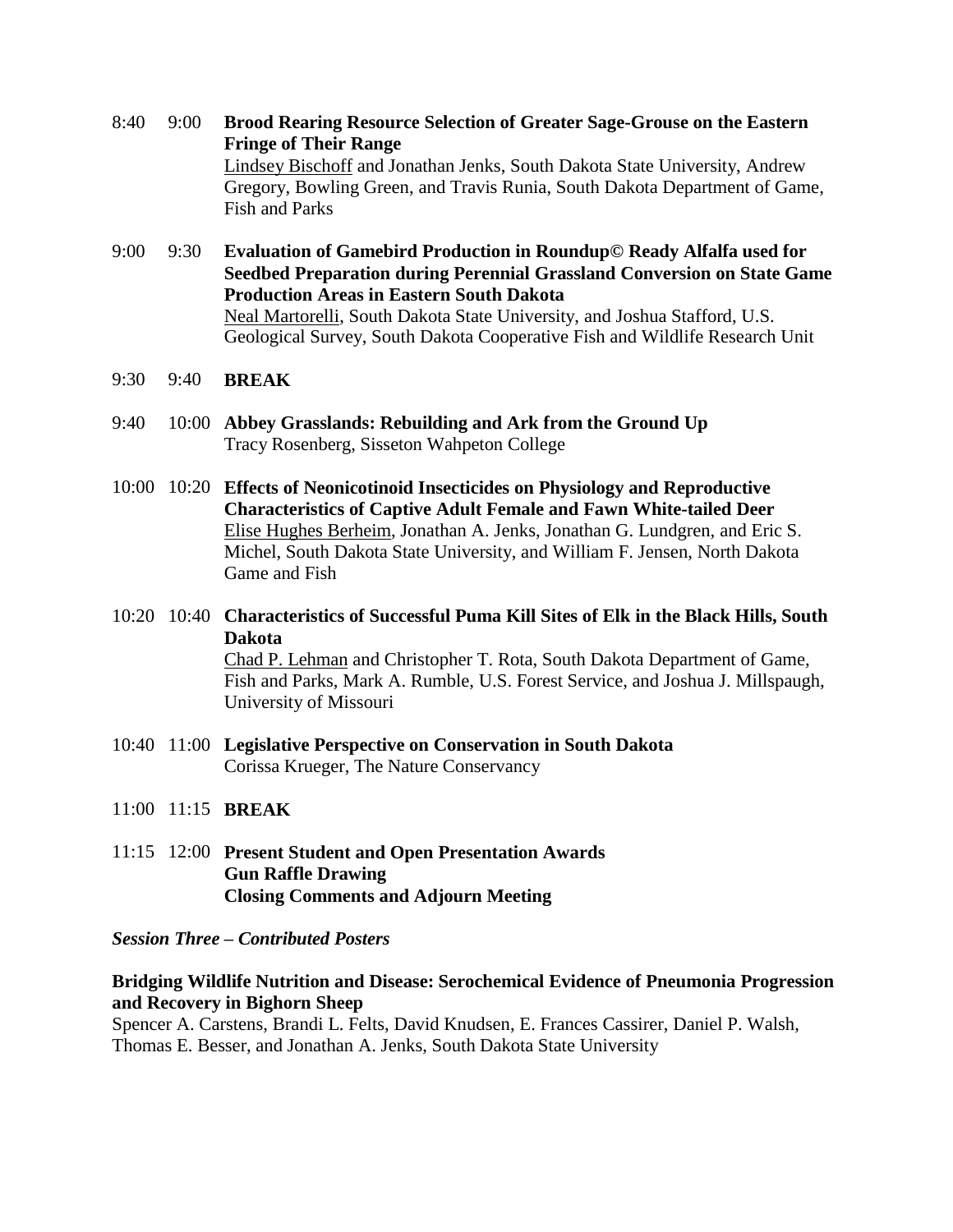#### **THE WILDLIFE SOCIETY**



Founded in 1937 as The Society of Wildlife Specialists, The [Wildlife](http://www.wildlife.org/) [Society](http://www.wildlife.org/) has evolved into an international nonprofit organization of professional wildlife ecologists and managers. Members number over 10,000 from 40 different countries, and include administrators, biologists, conservation officers, educators, managers and researchers. The objectives of TWS are to:

1. Promote sound stewardship of wildlife resources and the environments upon which wildlife and humans depend;

2. Undertake an active role in preventing human-induced environmental degradation;

3. Increase awareness and appreciation of wildlife values; and

4. Seek the highest standards in all activities of the wildlife profession.

#### **CENTRAL MOUNTAINS AND PLAINS SECTION OF THE WILDLIFE SOCIETY**



The Central Mountains and Plains Section (CMPS) was initiated on February 2, 1954 to promote networking, cooperative efforts, and information exchange among wildlife professionals and TWS Chapters in our region. The CMPS region encompasses seven states—CO, KS, NE, ND, SD, UT, and WY. The Annual Section Meeting is hosted each year by one of the member states. A

CMPS newsletter is published three times per year (spring, summer, and fall/winter) and made available electronically to all Section members. A Student Travel Grant is available to assist students wishing to travel to TWS Annual Conferences. A Professional Achievement Award and a Citizen's Conservation Achievement Award are presented annually. The CMPS Mission Statement, Objectives, bylaws, Executive Board members, travel grant and awards information, past newsletters, Annual Board Meeting minutes, and more are available on the CMPS website.

#### **SOUTH DAKOTA CHAPTER OF THE WILDLIFE SOCIETY**



South Dakota Chapter

The South Dakota Chapter of TWS (SDTWS) was initiated on February 19, 1966 with 56 charter members. SDTWS is affiliated with [the Central](http://wildlife.org/CMP/) [Mountains](http://wildlife.org/CMP/) and Plains Section, one of eight subdivisions of TWS. The full membership of SDTWS meets annually in the spring to exchange scientific information through presented papers, debate current issues in wildlife management and land use, and conduct Chapter business. The Chapter's Executive Board of Directors, consisting of President, Past-President, President-Elect, Secretary-Treasurer, and two standing Board Members, meets at least four times each year to discuss issues that do

not require full Chapter approval. The Chapter also communicates with its members through a newsletter, The Prairie Voice, published within 30 days of Executive Board meetings. SDTWS has a current membership of 171 people interested in the welfare of South Dakota wildlife.